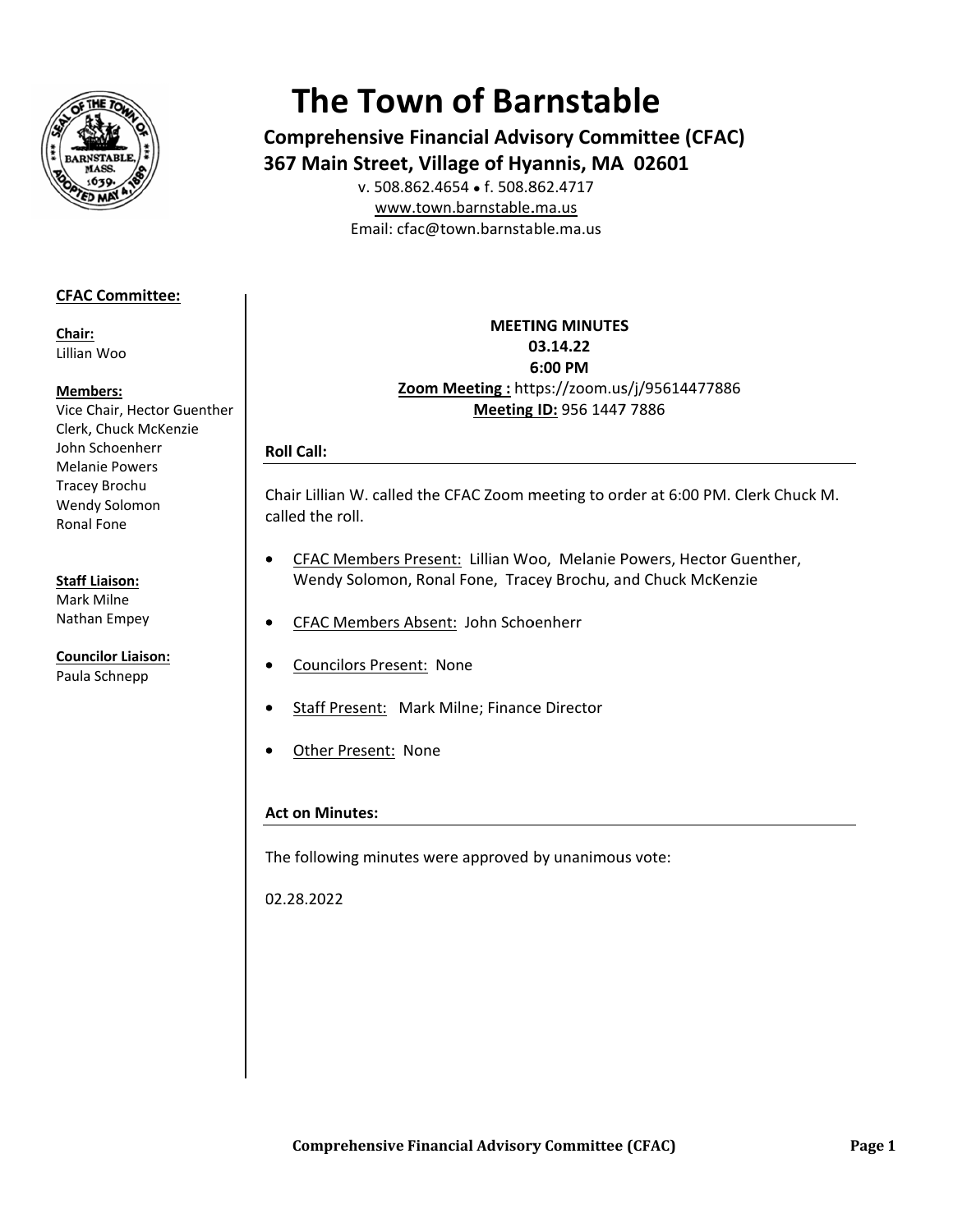#### **Public Comments:**

None

| Correspondence:      |  |  |
|----------------------|--|--|
|                      |  |  |
| None                 |  |  |
|                      |  |  |
| <b>Staff Report:</b> |  |  |
| None                 |  |  |
|                      |  |  |
| <b>New Business:</b> |  |  |

Tracey B. noted because of some technical challenges the CFAC Capital Subcommittee was not able to meet at their previously scheduled March 11<sup>th</sup> meeting. Therefore, the subcommittee will take this opportunity to utilize our regularly scheduled meeting to review their memo.

Tracey B. noted she updated last year's subcommittee report and updated it for the new fiscal year and added the new members. Vice Chair Hector G. volunteered to be the chair of the subcommittee. Tracey B. noted last year's report included six examples, however, this year we should really focus on the Comprehensive Wastewater Management Plan (CWMP) because that is where the focus will be over the next few years. Vice Chair Hector G. agreed we should reduce the amount of examples. Tracey B. suggested someone else should be the scriber this year to ensure that next year someone from the committee understands how to update the report. Vice Chair Hector G. asked if each of the subcommittee members provided their own examples, how could we circulate that information without violating the open meeting law? Chair Lillian W. responded that when everyone writes up his or her section, the scriber can compile and send out the report, but no comments or edits can be made. Melanie P. responded that we could review the compiled report and come to the meeting with our own edits.

Vice Chair Hector G. noted he finds the current draft long and duplicative. Vice Chair Hector G. suggested deleting the Water Resources Advisory Committee narrative and start where it says introduction. Vice Chair Hector G. also noted the methodology section could be boiled down a bit. Vice Chair Hector G. asked the committee if the evaluation criteria should include more detail? Melanie P. noted the evaluation criteria is an important strength to the town's decision making, it should be acknowledged, but doesn't require extensive detail. Tracey B. suggested putting the evaluation scoring criteria within additional information and put a footnote referencing it under methodology. Vice Chair Hector G. responded that it was suggested the evaluation criteria is important to the reader. Melanie P. noted the evaluation criteria could be used as a way to frame our commenting and should be included in the narrative, but we could take out the round scoring criteria. Melanie P. suggested that she would review that section of the report. Melanie P. also suggested reviewing the next section that summarized the 5-year capital plan. Vice Chair Hector G. suggested we remove that comment that CFAC is interested in participating in the task 1 presentations. Vice Chair Hector G. noted John Schoenherr was pushing for a new criteria section, which has been added to the capital submission forms, so this recommendation was already added to the report. Chair Lillian W. noted this new criteria was to evaluate if the project achieved what it was supposed to do. Vice Chair Hector G. asked has the town done that in its planning? Director Mark M. responded that in every project submitted by departments, we added a new criterion to the data sheet; we asked every department to include the metrics that measures success of the project. Director Mark M. noted that by adding this criteria, we now have something to look back to when the project is completed. Vice Chair Hector G. asked where would we find these metrics? Director Mark M. noted the metrics were not included in the department's presentations, but were added to the data sheets. Vice Chair Hector G. noted since the town has already added the evaluation criteria, we no longer need this recommendation in the capital report? Tracey B. noted whatever was included in the data sheets for the recommended projects should be include in this report. Vice Chair Hector G. noted that John S. and others have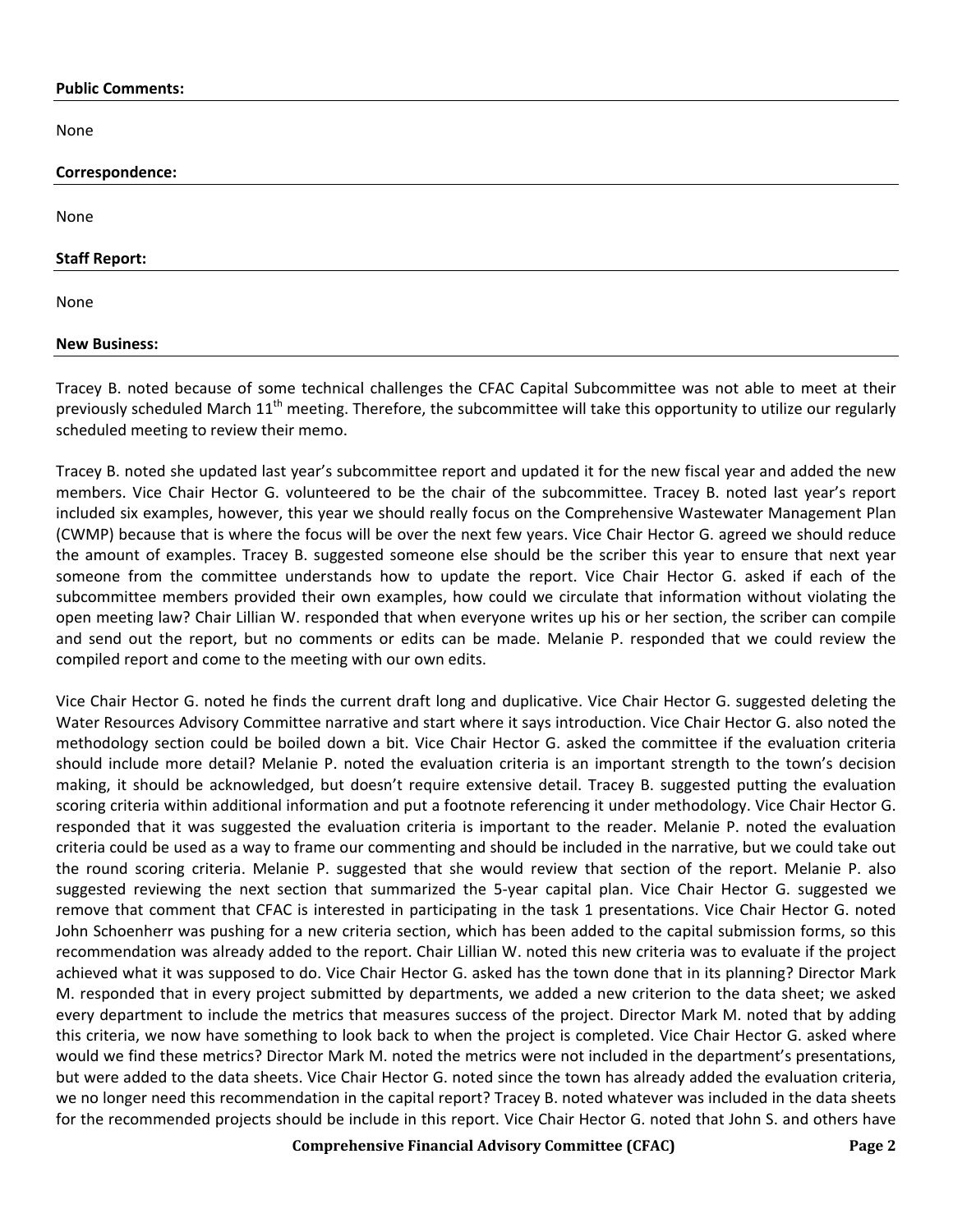supported the criteria, and that this evaluation criterion has been adopted. Melanie P. asked was that the point of all the sections in the capital report was to adopt an evaluation criterion? Vice Chair Hector G. noted that was one of the points. Tracey B. agreed that it was a way for these projects to be evaluated, and if they have adopted it, then going forward you can take what they have adopted in put it in the report? Meanie P. asked since it was adopted, does it make sense to have one of these recommend projects from the report incorporated in the new report and indicate that the criteria has been adopted. Tracey B. noted that not every project has evaluation criteria.

Vice Hector G. suggested that we then retitle the Comments on Evaluation Criteria to Discussion of Main Projects? Melanie P. suggested Implementation of Main Projects. Vice Chair Hector G. noted we should review projects from the Town Manager's recommended list, but he thinks the existing five projects within the current capital report is too many. Chair Lillian W. agreed, but there three categories, so you might want to discuss one or two projects in each of those categories. Vice Chair Hector G. noted there could be three subsections of the discussion of projects. Wendy S. agreed to reviewing projects from each individual grouping, and that really worked well. Chair Lillian W. noted within the Town Manager's recommendations it includes funding sources, which should be included in the report. Vice Chair Hector G. agreed that funding sources should be discussed. Director Mark M. noted the recommended funding in FY 2023 appears to be less becomes it is mostly design projects, but you are going to see some very large construction projects the following year. Tracey B. agreed to review and update the CWMP section. Melanie P. agreed to review and update the methodology section. Vice Chair Hector G. noted he was interested in making comments on the Enterprise Fund projects. This would leave John S. to review and update the General Fund projects. Vice Chair Hector G. noted Ralph Krau was an advocate for including the Hyannis Youth & Community Center capital projects in the report and that it is worth adding it again. Vice Chair Hector G. noted we spent a lot of money building this facility that wasn't designed for the salt air environment. Director Mark M. responded that he does not know what the purpose is of continuing to repeat the HYCC review if your point was made last year, unless there is a specific recommendation. Melanie P. noted that it shows that we learned from the process and to say these are the things we are doing proactively. Wendy S. noted based on the presentation it was indicated the facility has significant rust degradation, and that fact cannot be ignored, but how do we remedy these mistakes going forward? Director Mark M. responded perhaps it wasn't a mistake and that it was a budget issue, should have asked for more money? Vice Chair Hector G. noted the facility was setup as an Enterprise Fund? Director Mark M. responded it was setup as an Enterprise Fund, but not necessarily meant to be selfsupporting; it has been accounted this way to track what the General Fund subsidy needed to be.

Chair Lillian W. noted if the subcommittee cannot have a final report for the full committee review by March  $28^{th}$ , then we can setup a special meeting just to review the report for approval. Vice Chair Hector G. and Tracey B. noted we won't have time to discuss the report on March 28<sup>th</sup>. Wendy S. agreed the subcommittee should take the extra time to get the report done.

Committee agreed to meeting April 4<sup>th</sup> at 7pm for final review and approval of the Capital Subcommittee Report.

| <b>Old Business:</b>                             |
|--------------------------------------------------|
| None                                             |
| Matters not reasonably anticipated by the chair: |
| None                                             |
| Adjournment:                                     |
| Meeting adjourned                                |
| List of documents handed out                     |